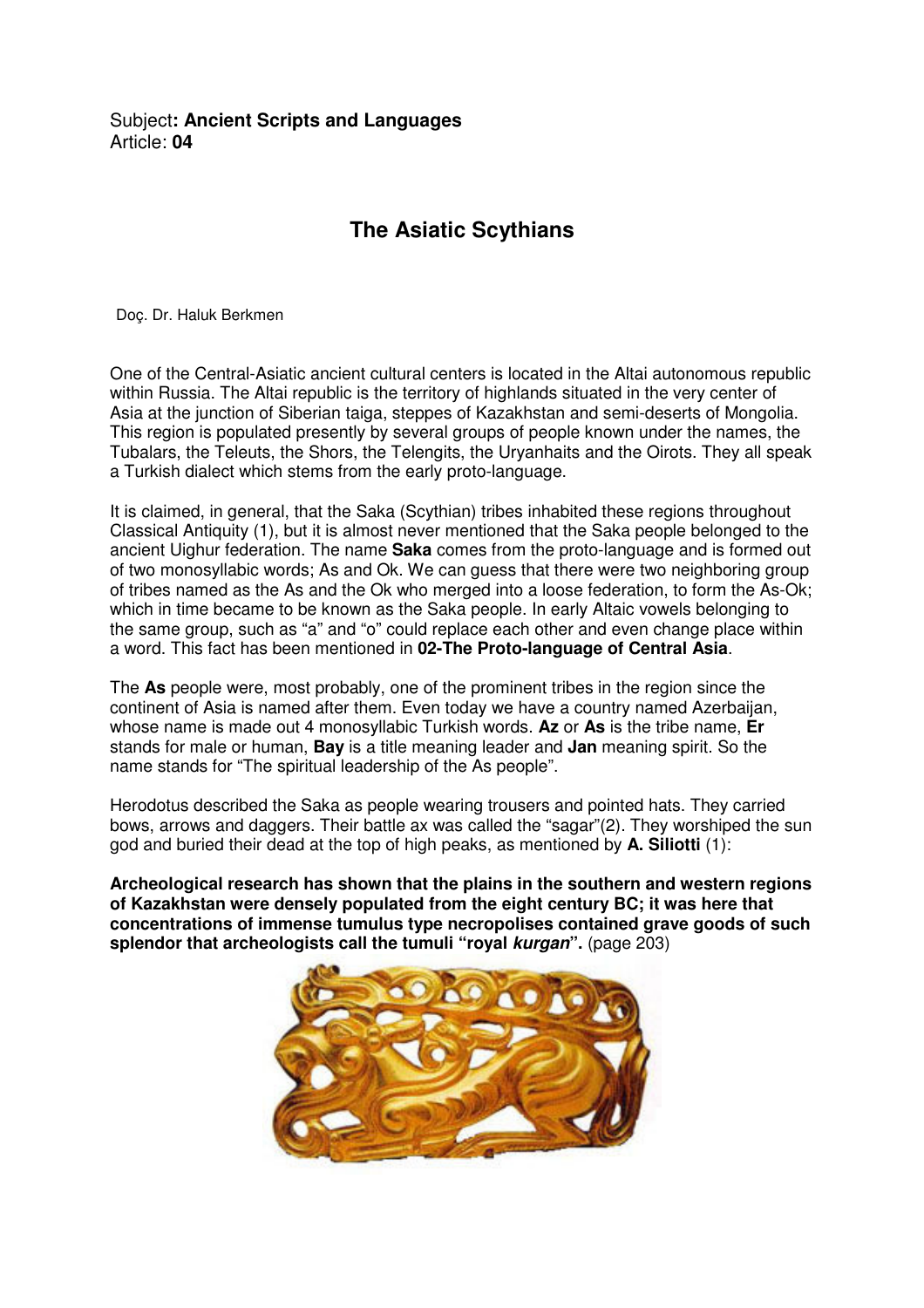The word "kurgan" is made out of **Ok-Ur-gan**, which means "The location where the Ok resides". Ur is a Turkic word meaning to reside or to settle. There were two ancient Sumer cities in Mesopotamian named Ur and Uruk. When the suffix -gan is added to any verb, the new word becomes a noun; therefore kurgan is the place of final residence for the Ok leaders. The art objects found in these kurgans are generally made out of gold and convey symbols of the early Altaic culture.

Above we see an elk with huge horns joined together with a gryphon. The special symbolism of joining several animals in one piece of art was a common practice employed among ancient Asiatic cultures. The artifact above is made out of pure gold and was found in a kurgan near **Issık göl**, a lake in Kazakhstan. The exaggerated horns are typical and symbolize power, as mentioned in **03-The Hidden Meaning of Petroglyphs**.

The symbolism hidden in these artifacts and images can be considered as being part of a semiotic writing system. This semiotic system of conveying ideas has been the precursor of several writing systems employed today all over the world. Below we see ibexes carved in rock with excessively exaggerated long horns. Comparing these carvings to the refined art of the Scythians one can conclude that the Scythians were the offspring of the ancient Central-Asiatic people.



A further proof of this connection is found in an article published by **Natalya Polosmak.** She starts her article with the following words(3):

**Under capricious skies in southern Siberia a rare unlooted tomb lies ready to illuminate the culture of the ancient Pazyryk people. These semi nomadic herders laid their well-appointed dead here in the high steppes, the Pastures of Heaven, as close as their world came to the great beyond.**